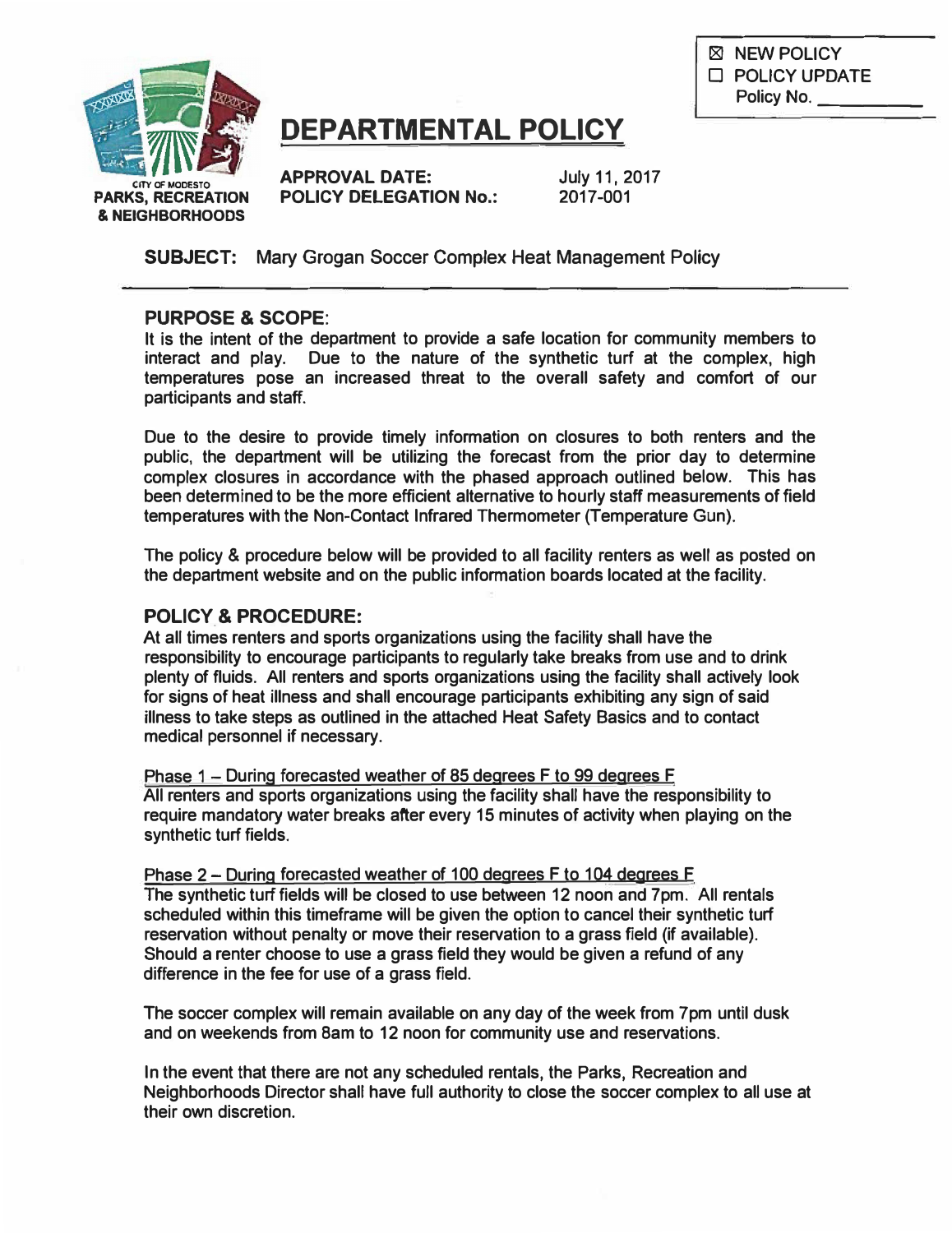**Phase 3 - During forecasted weather of 105 degrees F and above The entire complex will be closed after 12 noon. All rentals within this time period will be given a full refund.** 

**During weekend open hours Recreation Staff will check the synthetic turf conditions and if necessary will relocate users to grass fields (if available) or close the complex accordingly.** 

**When Phase 3 is in effect, all safety precautions from Phase I and Phase II will be enforced (ie Mandatory water breaks, etc) during the complex operating hours.** 

**The Parks, Recreation & Neighborhoods Director shall have full authority to close the soccer complex in its entirety at their own discretion.** 

**Note: Official forecast shall be taken on the morning of the day prior to the use. Staff will utilize the resources available at<www.weather.com> to determine the forecast projection. Sunday and Monday operations shall be determined on the preceding Friday morning to ensure proper notification of all affected reservations.** 

**Note: Due to the number of variables that can contribute to overall field conditions (direct heat vs. indirect, wind speed, humidity, distance from turf, etc.) onsite staff will actively check field temperatures when high temp. exposure is a concern. Should field temperatures reach levels deemed unsafe by staff the Department Director has full authority to suspend use of the facility at their own discretion.** 

**SET FORTH & APPROVED BY:**

Marth Alma 7/12/17

**Nathan Houx** *Acting Parks Recreation* **&** *Neighborhoods Manager* 

In accordance with the requirements of Title II of the Americans with Disabilities Act ("ADA") of 1990, the Fair Employment & Housing Act ("FEHA"), the Rehabilitation Act of 1973 (as amended), Government Code section 11135 and other applicable codes, the City of Modesto ("City") will not discriminate against individuals on the basis of disability in the City's services, programs, or activities. For more information, please visit the City of Modesto website at https[://www.m](https://www.modestogov.com/865/Americans-with-Disabilities-Act-ADA)odestogov.com/865/Americans-with-Disabilities-Act-ADA